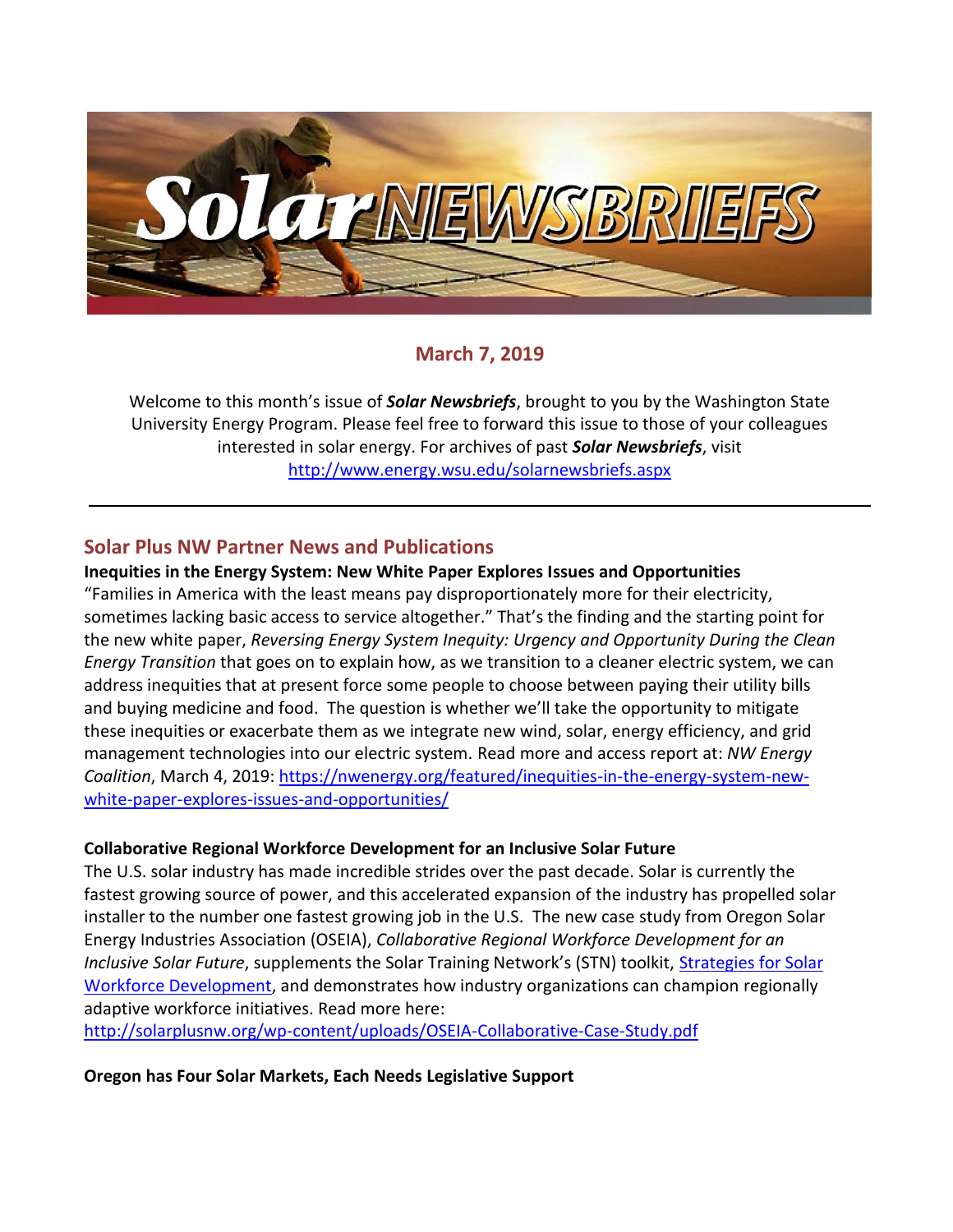The Oregon Solar Energy Industries Association (OSEIA) has created an infographic to demonstrate the benefits and policy needs of the four solar markets in Oregon. This educational tool details the importance of the four solar markets and the need for supportive state policy in each. View it here on the Solar Plus NW website:

[http://solarplusnw.org/wp-content/uploads/OSEIA\\_Thriving\\_Solar\\_Industry\\_FINAL.pdf](http://solarplusnw.org/wp-content/uploads/OSEIA_Thriving_Solar_Industry_FINAL.pdf)

## **Snohomish PUD Seeking Sites for Local Solar Projects**

Snohomish County PUD is soliciting sites for local solar energy projects, with a focus on supporting organizations that provide community services and/or renewable energy education. The solar projects are funded under the utility's Planet Power program through voluntary contributions from PUD customers. The 2019 projects are the final round of Planet Power projects as the utility makes a transition to a Community Solar program later this year. To date, Planet Power has raised more than \$1.6 million, resulting in 34 solar demonstration projects at local schools, non-profits and public agencies. For more information see: *My Edmonds News*, February 27, 2019: <https://myedmondsnews.com/2019/02/snohomish-pud-seeking-sites-for-local-solar-projects/>

#### **The Renewable Energy System Incentive Program: January 2019 Update**

This WSU Energy Program factsheet provides both the historical context of solar incentives in Washington as well as the new program elements. The overview includes utilities as delivery partners, highlights of the program, projects statewide, new program results and the RESIP Timeline. Read more on the WSU Energy Program website:

[http://www.energy.wsu.edu/documents/RenewableEnergySystemIncentiveProgramJanuary2019Updat](http://www.energy.wsu.edu/documents/RenewableEnergySystemIncentiveProgramJanuary2019UpdateTC.pdf) [eTC.pdf](http://www.energy.wsu.edu/documents/RenewableEnergySystemIncentiveProgramJanuary2019UpdateTC.pdf)

# **Oregon News**

#### **Oregon Utility Combines Solar, Wind, and Battery Storage for First Time**

Oregon utility Portland General Electric (PGE) has partnered with NextEra Energy on a large new energy facility that combines 300 MW of wind, 50 MW of solar and 30 MW of battery storage – the first in the country to combine these three resources. The project, known as the Wheatridge Renewable Energy Facility, will also be one of the largest solar installations in the state and the battery facility will be one of the largest in the country—*EarthTechling*, February 22, 2019: <http://earthtechling.com/pge-largest-solar-wind-battery-project/>

#### **Feds Loan \$48 million for 6 Oregon Solar Energy Projects**

Senators Jeff Merkley and Ron Wyden, D-Ore., announced Monday six Rural Energy for America Program (REAP) loans amounting to \$48.2 million will help bring solar energy production to rural towns in Klamath, Lake, Deschutes and Clackamas counties, where solar facilities will produce enough electricity to power 11,289 Oregon homes and businesses – *News Channel 21*, *KTVZ.com*, February 7, 2019:

<https://www.ktvz.com/news/feds-loan-48-million-for-6-oregon-solar-energy-projects/697350106>

#### **Oregon Adopts Temporary Rules Limiting Solar Siting on Certain High-Value Farmlands**

On January 29, 2019, the Oregon Department of Land Conservation and Development, the state's land use agency, filed [temporary rules](https://www.oregon.gov/lcd/LAR/Documents/660-033-0130_TempRule_Mark-up.pdf) amending the standards for siting solar PV facilities on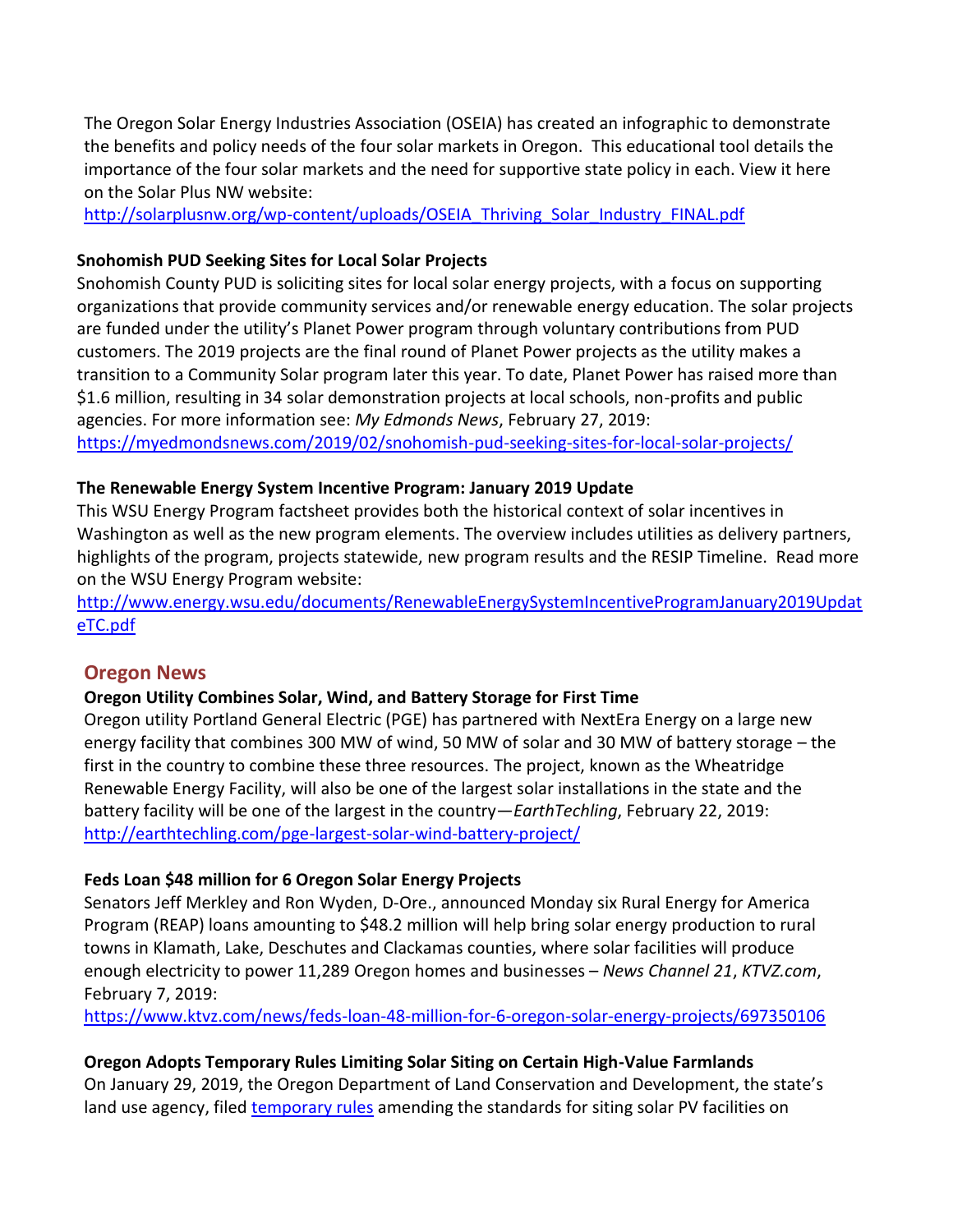agricultural lands. Although the Land Conservation and Development Commission stopped short of making the changes permanent in order to further consider stakeholder interests at its May 23, 2019 meeting, the Commission carried forward the bulk of the proposed limitations, notably, the retention of the prohibition on siting solar on Class I or II, Prime or Unique soils – *JUDSupra*, February 29, 2019: [https://www.jdsupra.com/legalnews/oregon-adopts-temporary-rules-limiting-](https://www.jdsupra.com/legalnews/oregon-adopts-temporary-rules-limiting-38730/)[38730/](https://www.jdsupra.com/legalnews/oregon-adopts-temporary-rules-limiting-38730/)

#### **Renewable Energy Siting Bill Worries Farmland Advocates**

Increasing demand for renewable energy in Oregon has spurred a proposal to exempt most such projects from compulsory review by a statewide siting panel. Supporters argue it would be less expensive and time-consuming for county governments to review plans for solar arrays and other renewable energy facilities. However, advocates of farmland preservation argue that counties will scrutinize renewable energy projects less rigorously that the Energy Facility Siting Council, which aims to ensure such facilities meet statewide standards. Under House Bill 2329, the threshold for mandatory EFSC review of solar facilities would be increased from 100 to 200 acres of arable farmland. Read more at *Capital Press*, March 5, 2019:

[https://www.capitalpress.com/state/oregon/renewable-energy-siting-bill-worries-farmland](https://www.capitalpress.com/state/oregon/renewable-energy-siting-bill-worries-farmland-advocates/article_6e46e184-3f6a-11e9-98d3-6be75455270b.html)[advocates/article\\_6e46e184-3f6a-11e9-98d3-6be75455270b.html](https://www.capitalpress.com/state/oregon/renewable-energy-siting-bill-worries-farmland-advocates/article_6e46e184-3f6a-11e9-98d3-6be75455270b.html)

## **Corvallis High School Celebrates Solar Array**

Corvallis School District celebrated the installation of a new rooftop solar array at Corvallis High School. At the event, billed as a "Solarbration," Julie Williams, CHS teacher and advisor for the school's Green Club, said her students in the Green Club had been working to have the 117 kilowatt array installed since 2007. Students in the Green Club helped raise some of the nearly \$266,000 cost of installation. Other funds for the array came from the Energy Trust of Oregon, the Oregon Clean Power Cooperative and Benton Electric, Inc., which installed the array in September and owns the array – See Antony Rimel's story, *Corvallis Gazette-Times*, February 21, 2019: [https://www.gazettetimes.com/news/local/chs-celebrates-solar-array/article\\_02917e69-7fee-](https://www.gazettetimes.com/news/local/chs-celebrates-solar-array/article_02917e69-7fee-596e-b64a-f349e81b7bbd.html)[596e-b64a-f349e81b7bbd.html](https://www.gazettetimes.com/news/local/chs-celebrates-solar-array/article_02917e69-7fee-596e-b64a-f349e81b7bbd.html)

# **Washington News**

# **Solar Project, with More than a Half-Million Panels, Proposed for Private and State Lands Near Columbia River**

One of the Northwest's most ambitious solar projects has been proposed for 1,700 acres of private and public land in Klickitat County near the Columbia River. Portland-based Avangrid Renewables seeks to build a project that would require more than 500,000 photovoltaic panels to be spread on acreage now used for grazing cattle or put in a federal conservation reserve, according to a [document the company](https://www.klickitatcounty.org/DocumentCenter/View/5509/Lund-Hill-Solar-Project-EOZ-application?bidId)  [filed](https://www.klickitatcounty.org/DocumentCenter/View/5509/Lund-Hill-Solar-Project-EOZ-application?bidId) with its project application in Klickitat County and an Avangrid spokesman. The Avangrid solar farm will have a 150-megawatt capacity – Hal Bernton, *The Seattle Times*, March 6, 2019: [https://www.seattletimes.com/seattle-news/environment/state-solar-project-with-more-than-half](https://www.seattletimes.com/seattle-news/environment/state-solar-project-with-more-than-half-million-panels-planned-for-private-and-state-lands-near-columbia-river/)[million-panels-planned-for-private-and-state-lands-near-columbia-river/](https://www.seattletimes.com/seattle-news/environment/state-solar-project-with-more-than-half-million-panels-planned-for-private-and-state-lands-near-columbia-river/)

# **Spokane Tribe Goes Solar With Private, Fed Funding**

The Children of the Sun, as the Spokane Tribe refer to themselves, are going solar this year with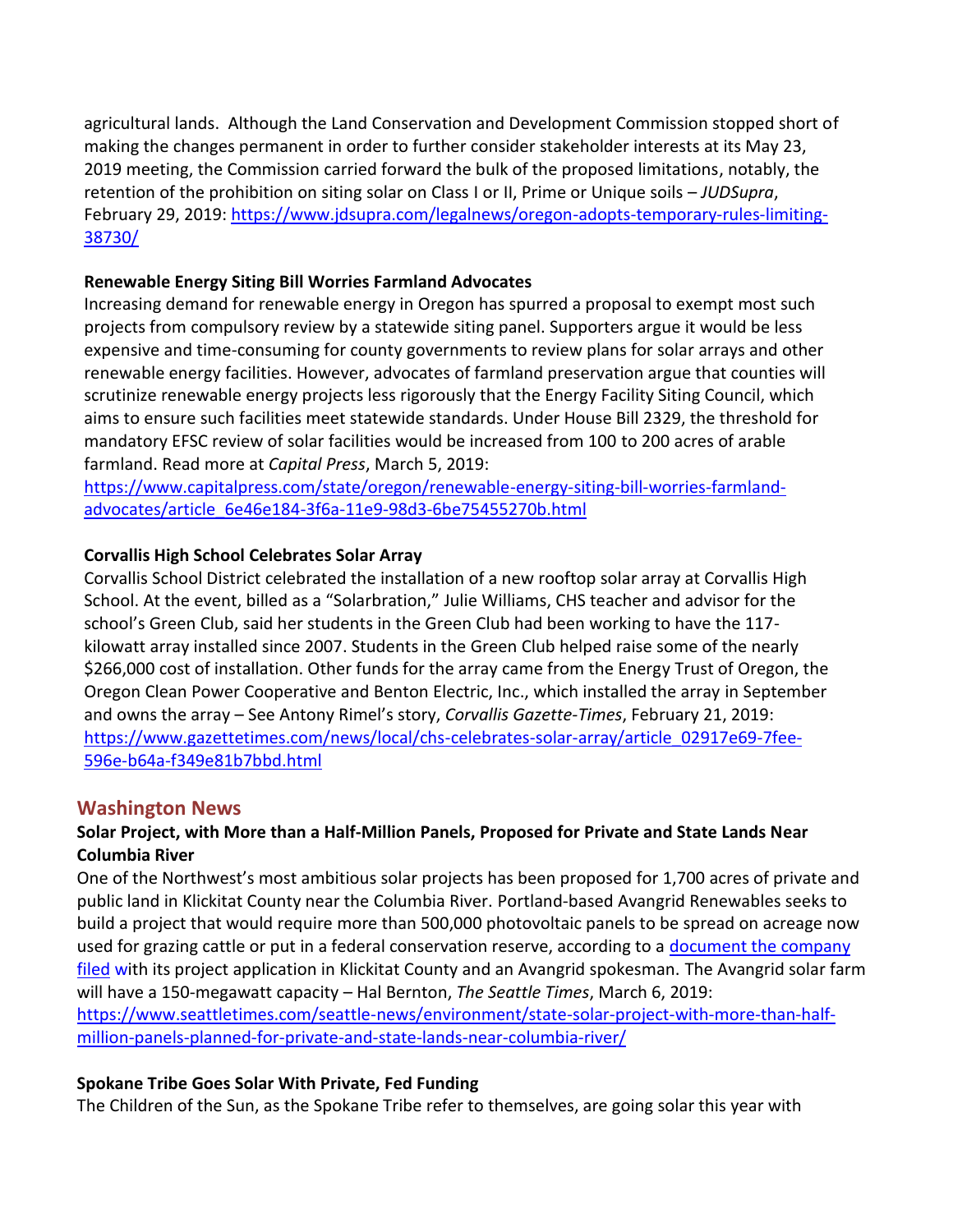installations in 28 locations generating over 600 kilowatts of energy, thanks to the support of Wells Fargo Foundation, the U.S. Department of Energy and non-profit Grid Alternatives. The project is being managed by the Spokane Indian Housing Authority, in Wellpinit, WA. The \$2 million project will be one of the primary projects of [Grid Alternatives Tribal Program,](https://tribalsolaraccelerator.org/) and will be funded in part through the group's Tribal Solar Accelerator Fund, drawing on \$5 million pledged by Wells Fargo Foundation last year to be used over three year—Read more at *CleanTechnica*, February 18, 2019: <https://cleantechnica.com/2019/02/18/spokane-tribe-goes-solar-with-private-fed-funding/>

#### **Seattle Solar Company that Hosted Inslee Explains Industry Challenges**

Solar industry jobs are among the fastest-growing in the nation, but hurdles abound, and public policy has significant sway. A and R Solar, in Seattle's Mount Baker neighborhood, provided the backdrop, literally, for Jay Inslee's announcement that he's seeking the 2020 Democratic presidential nomination. CEO Reeves Clippard started A and R with co-founder Andy Yatteau 12 years ago. They've since grown to a team of 70. "Solar jobs are one of the fastest-growing jobs in America. We now employ more people than the coal industry, and these are jobs you can't export, we are boots on the roof, boots on the ground," Clippard said – Read/listen to more about the industry: Ted Land, *K5 News*, March 1, 2019: [https://www.king5.com/article/news/seattle-solar-company-that-hosted-inslee-explains-industry](https://www.king5.com/article/news/seattle-solar-company-that-hosted-inslee-explains-industry-challenges/281-b9d6eb73-824d-4ebb-ba41-c8bb5e12bbfe)[challenges/281-b9d6eb73-824d-4ebb-ba41-c8bb5e12bbfe](https://www.king5.com/article/news/seattle-solar-company-that-hosted-inslee-explains-industry-challenges/281-b9d6eb73-824d-4ebb-ba41-c8bb5e12bbfe)

## **Astoria Co-op Pursues Rooftop Solar**

The Astoria Co-op Grocery is securing funding for a solar array atop its new store in Mill Pond that could provide 57 kilowatts of renewable energy. The project would make the co-op the first retailer in the region to add a solar array – Edward Stratton, *Daily Astorian*, March 1, 2019 [https://www.dailyastorian.com/news/local/astoria-co-op-pursues-rooftop-solar](https://www.dailyastorian.com/news/local/astoria-co-op-pursues-rooftop-solar-array/article_7dfcd80c-3bbb-11e9-9c87-b7d3222752c7.html)[array/article\\_7dfcd80c-3bbb-11e9-9c87-b7d3222752c7.html](https://www.dailyastorian.com/news/local/astoria-co-op-pursues-rooftop-solar-array/article_7dfcd80c-3bbb-11e9-9c87-b7d3222752c7.html)

# **Recent Reports**

# **Low Income Consumer Solar Working Group Final Report**

A year-long effort by the Low Income Consumer Solar (LICS) Working Group culminated in the public release of a final report and roadmap. A desirable attribute of community or shared solar projects is their ability to give access to solar energy to customers who cannot afford rooftop solar installations. The document highlights a range and variety of solar project models that could engage low- to moderate-income households. The roadmap is intended as a guide to decision-making at the regional, state, and community level—*DEFG,* February 14, 2019:

<http://defgllc.com/publication/low-income-consumer-solar-working-group/>

# **Events**

# **Snohomish County PUD No. 1. Community Solar Open Houses Announced**

Mark your calendar if you would like to learn more about this exciting opportunity to participate in local renewable energy generation. Construction at the Community Solar site in Arlington begins this month and Snohomish PUD is preparing to open up solar unit sales in April. Learn more during any of the open houses below—**All open houses are from 5:30-7:00 p.m., with short presentations at 5:30 and 6:15.** For more information see:<https://www.snopud.com/home/green/CommunitySolar.ashx?p=3564>